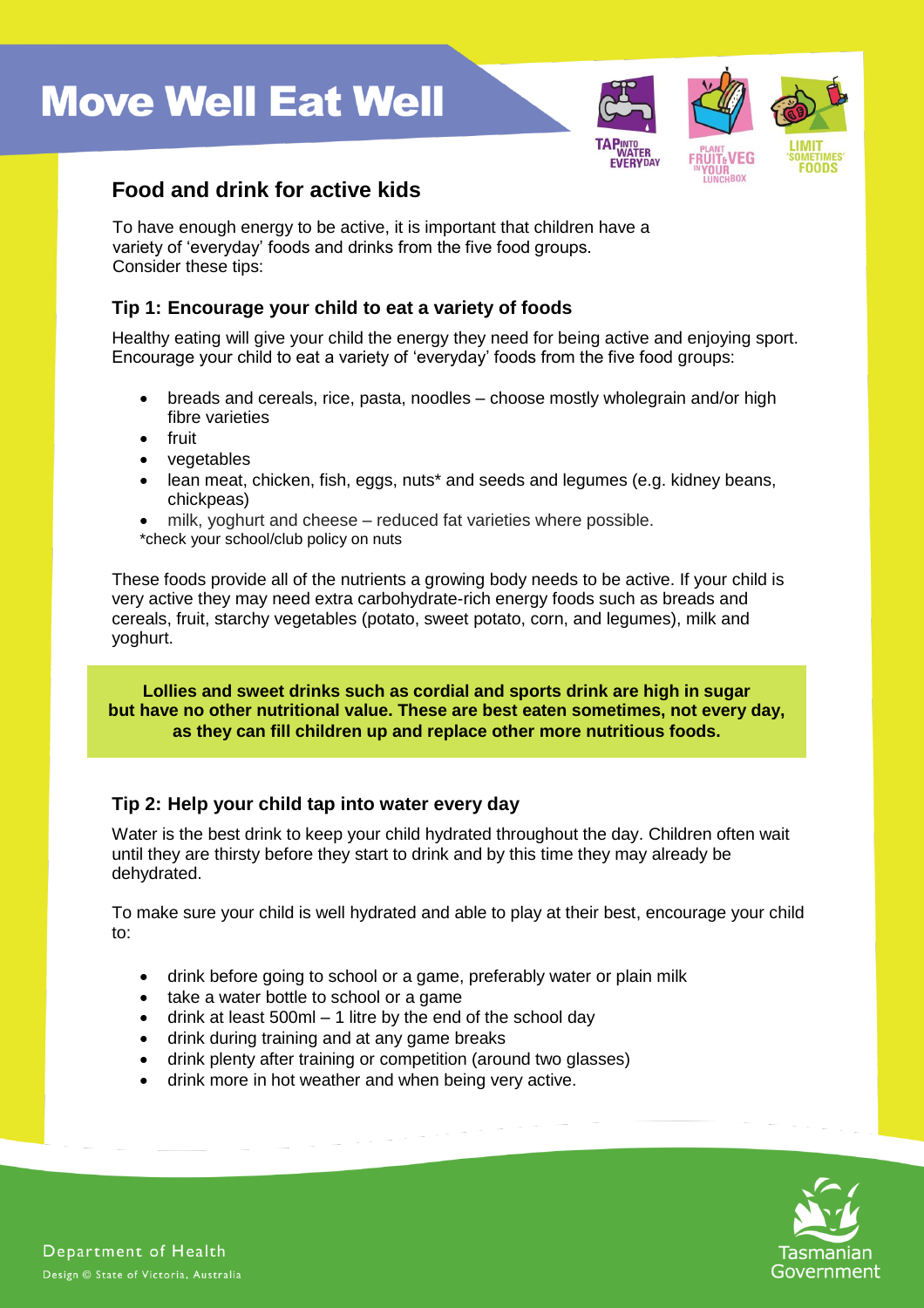# **Move Well Eat Well**

#### **Tip 3: Get snack smart**

Snacks should be a 'mini-meal' and based on 'everyday' foods from the five food groups. For active children this is a great time to top up their energy stores by providing carbohydrate-rich foods. Why not try:

- salad sandwiches or toasted sandwiches
- baked beans or spaghetti on toast
- yoghurt and fruit
- cheese and whole-grain crackers
- fruit bun or fruit loaf
- fruit smoothie.



#### **Tip 4: Encourage eating a few hours before sport**

It's important to eat and drink before playing sport. Having a meal a few hours before sport will make sure it is well digested before the game starts. If your child is playing sport in the morning, make sure they have a good breakfast to get them through the game. Try the following ideas:

- breakfast cereal with milk and fruit
- yoghurt and fruit
- toast, English muffin or crumpet with spread (e.g. avocado or nut pastes)
- baked beans or spaghetti on toast

If your child is nervous, they may not feel like eating before playing sport. It's still important to encourage them to eat or drink something to make sure they have enough energy to get through a game. Try something easy to eat such as a piece of fruit or fruit smoothie.

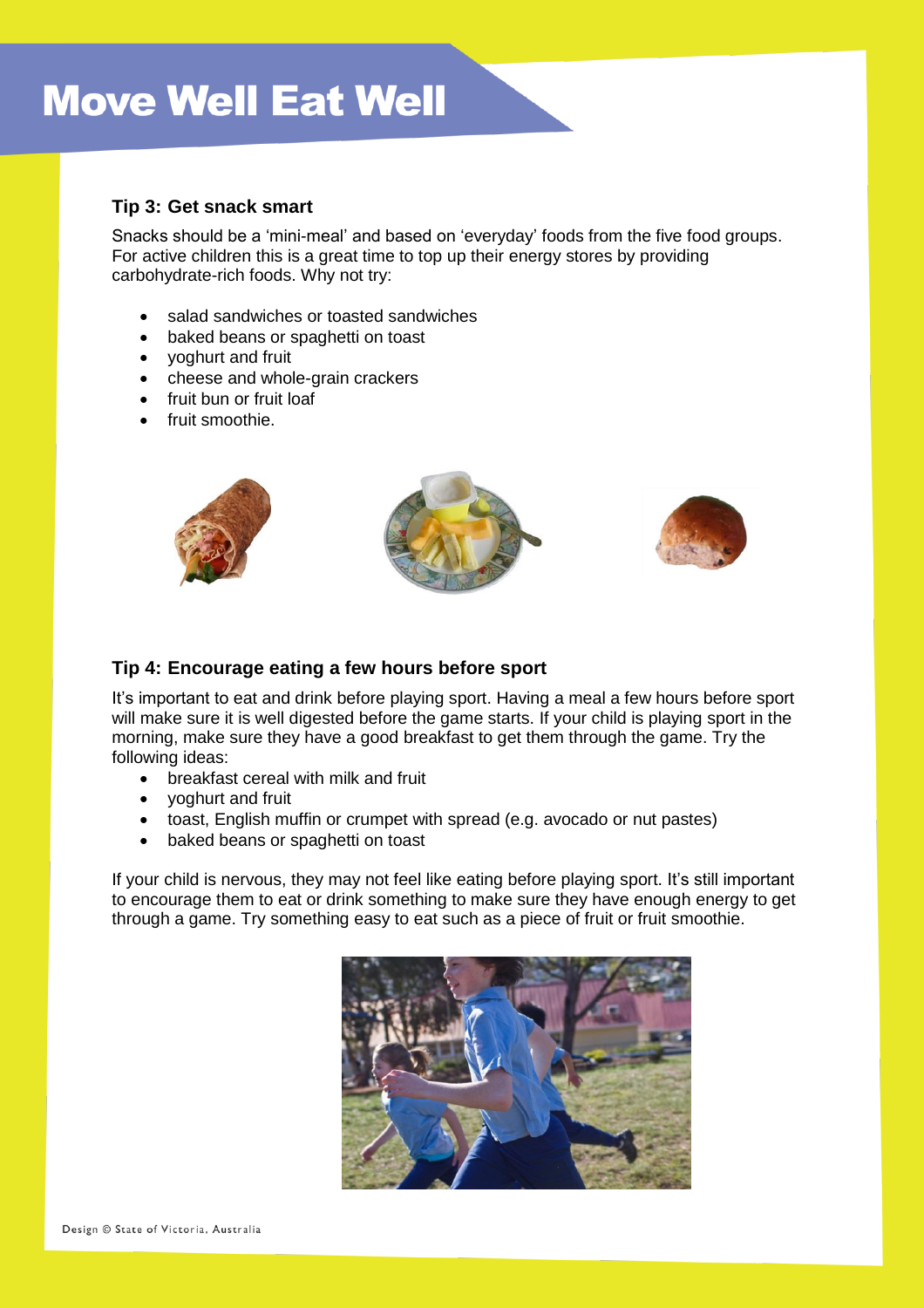### **Frequently asked questions about food, drink and physical activity**

#### **How much should my child drink?**

This varies from child to child, but most children need between 1.2 and 1.6 litres of fluid a day, which is about 5-7 (250ml) glasses. They will need more fluid if they are doing strenuous activity, particularly in warm weather. Water and plain milk are the best choices for children.



Getting your child to check their urine colour helps them understand how much they need to drink to keep hydrated. Dark urine shows that they need to drink more, and clear urine shows that they are well hydrated.

#### **What about sports drinks?**

Sports drinks are designed for athletes who do high-intensity activity for over an hour. These drinks contain broken-down carbohydrate for energy and small amounts of electrolytes (sodium and potassium) that are lost from sweating. Most junior sport is at a level where energy and electrolytes do not need to be replaced during a game. Making sure that your child has a meal before a game and drinks water before, during and after the game will help them perform at their best.

If there is more than an hour between events it is best to eat 'everyday' foods such as sandwiches, fruit and yoghurt and drink water. This gives your child the necessary energy but also important vitamins and minerals for growing bodies.

#### **Do children need sports drinks?**

Sports drinks are designed for elite athletes who do high-intensity activity for well over an hour. Most junior sport is not at this level or of this duration, so sports drinks are not needed.

To make sure your child plays at their best, make sure they:

- enjoy some 'everyday' foods before a game fresh fruit, yoghurt, sandwich or glass of milk.
- drink water before, during and after the game.

#### **What about sports food?**

Specialised sports foods such as sports bars, gels or powders are not recommended in children under 15 years. These products have been developed for elite adult athletes to help them meet their nutrition goals. These products contain vitamins and minerals well above the recommended levels for children. Children should be able to meet all their nutrition needs for sport by eating a wide variety of 'everyday' foods.

#### **What are the best half-time snacks for team sports?**

If your child has eaten some carbohydrate-rich foods as part of a meal or snack before competition it is unlikely they will need any extra during the game.